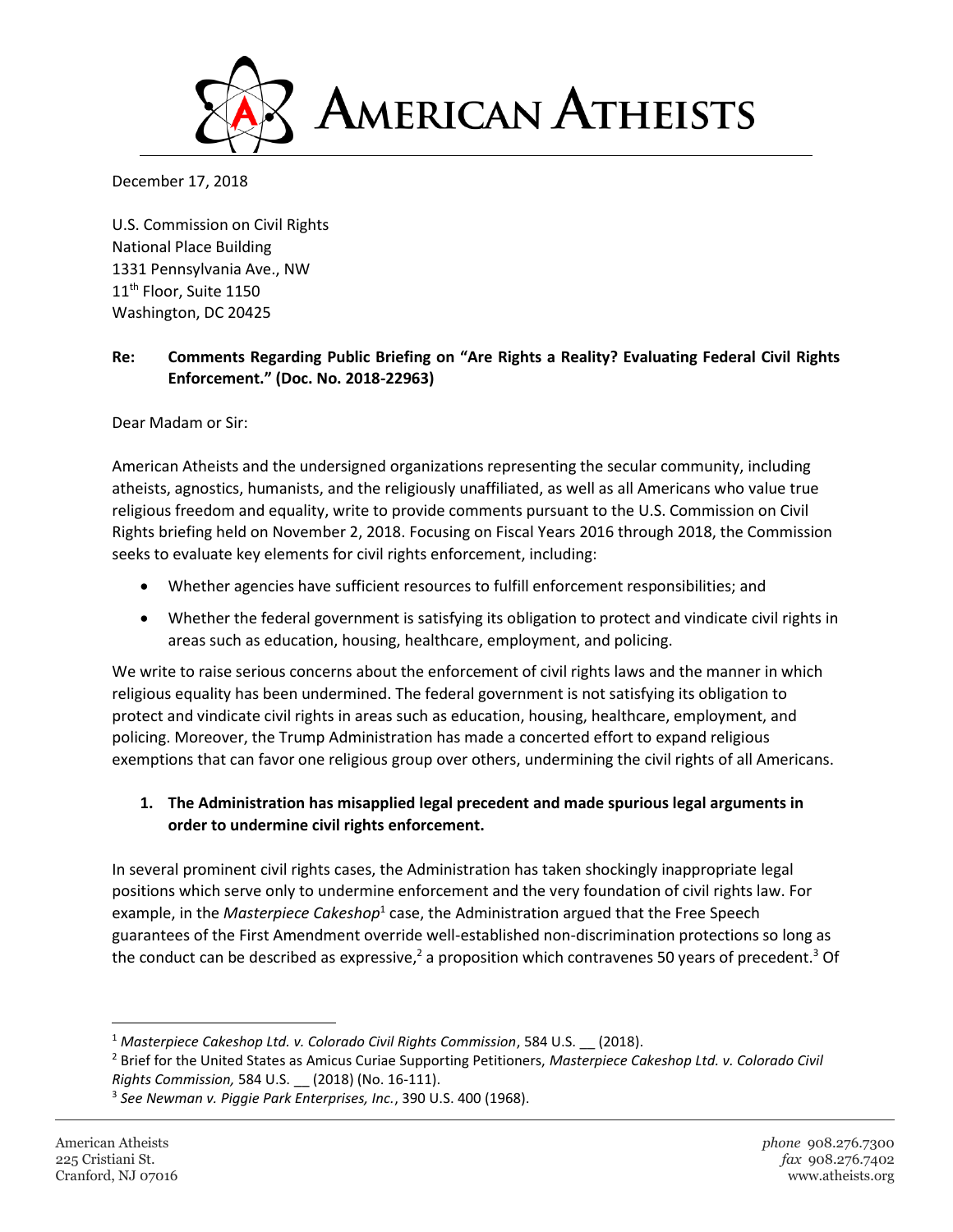course, such a broad exception to civil rights laws would fatally undermine them – nearly any activity can be described as "expressive" with good lawyering.

In another example, in a brief submitted on the issue of whether the Supreme Court should review a 6th Circuit Court of Appeals ruling regarding discrimination against a transgender person,<sup>4</sup> the Administration went out of its way to argue that transgender people should not be included within the scope of federal civil rights laws.<sup>5</sup> This argument was made despite the opposing position of the Equal Employment Opportunities Commission (EEOC), the landmark decisions by EEOC on this very issue, $6$  and the overwhelming majority of relevant Circuit Court holdings. Not only is this position legally untenable,<sup>7</sup> it serves only to exclude one of the most marginalized and vulnerable of minorities from wellestablished civil rights protection.

Moreover, the Administration has an unfortunate record of misstating or overstating various legal holdings in order to undermine civil rights enforcement. For example, in a memorandum by former Attorney General Jeff Sessions on executive branch policy pertaining to religious liberty, he set forth a number of dubious legal pronouncements which far exceed precedential support.<sup>8</sup> For example, the memo requires religious exceptions to be applied broadly to corporations, requires the presumption that any sincerely held religious belief is valid, professes that only the entity seeking a religious exception can weigh the burden on their religious exercise, and questions whether prohibiting discrimination on bases other than race is a compelling government interest.

In another distressing example, the Administration has sought to revise various agencies' regulations on grant and contract awards to religious organizations in light of *Trinity Lutheran Church of Columbia, Inc. v. Comer*, a 2017 Supreme Court decision which was expressly limited to discrimination based on religious identity with respect to playground resurfacing.<sup>9</sup> Despite the limited applicability and relevance of this decision, the administration has repeatedly misapplied the case to justify special dispensation and regulatory exemptions for religious organizations.<sup>10</sup>

## **2. The Administration is attempting to manufacture inappropriate, overly broad, and often unconstitutional exemptions into civil rights laws, thereby undermining religious freedom.**

In defiance of statutory authority and the U.S. Constitution, the Trump Administration has sought to insert overly broad religious exemptions into regulations implementing civil rights laws, in order to

<sup>7</sup> *R.G. & G.R. Harris Funeral Homes Inc. v. Equal Employment Opportunity Commission*, No. 16-2424 (6th Cir. 2018). <sup>8</sup> Federal Law Protections for Religious Liberty, Office of the Attorney General (Oct. 6, 2017).

<sup>4</sup> *Equal Employment Opportunity Commission v. R.G. &. G.R. Harris Funeral Homes*, No. 16-2424 (6th Cir. 2018). <sup>5</sup> Brief for the Federal Respondent in Opposition, Petition for Certiorari, *R.G. & G.R. Harris Funeral Homes Inc. v.* 

*Equal Employment Opportunity Commission* (U.S. Oct. 24, 2018) (No. 18-107).

<sup>6</sup> *See, e.g., Macy v. Holder*, Appeal No. 0120120821 (U.S. Equal Employment Opportunity Commission, Apr. 20, 2012); *Lusardi v. McHugh*, Appeal No. 0120133395 (U.S. Equal Employment Opportunity Commission, Apr. 1, 2015).

<sup>&</sup>lt;sup>9</sup> 137 S. Ct. 2012, Footnote 3 (2017).

<sup>10</sup> *See, e.g.,* FEMA, Public Assistance Program and Policy Guide, FP-104-009-2 (January 2018). Available at [https://www.fema.gov/media-library-data/1515614675577](https://www.fema.gov/media-library-data/1515614675577-be7fd5e0cac814441c313882924c5c0a/PAPPG_V3_508_FINAL.pdf) [be7fd5e0cac814441c313882924c5c0a/PAPPG\\_V3\\_508\\_FINAL.pdf.](https://www.fema.gov/media-library-data/1515614675577-be7fd5e0cac814441c313882924c5c0a/PAPPG_V3_508_FINAL.pdf)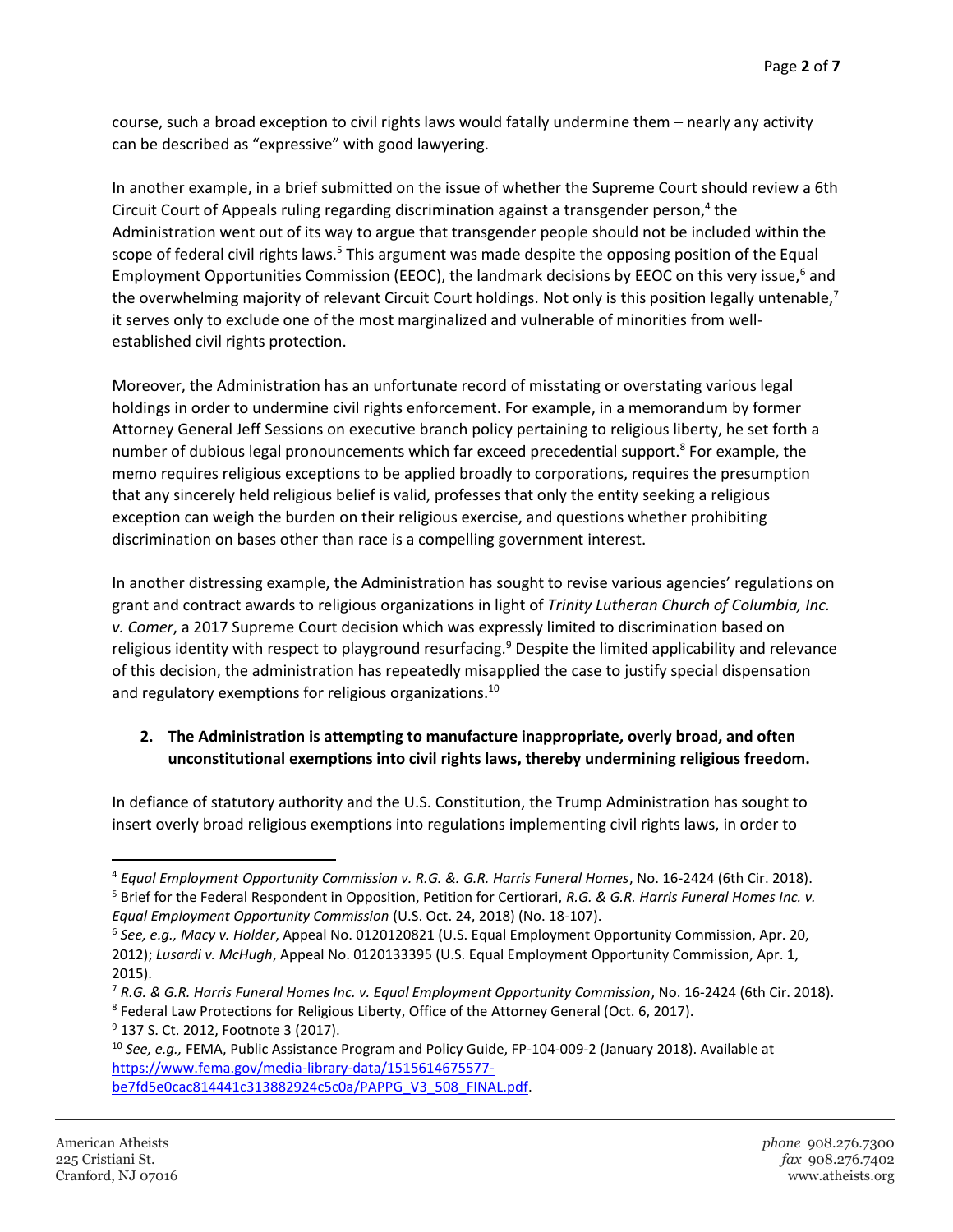enshrine particular religious viewpoints into the law. Unconcerned with lack of legal precedent, statutory language, or historical implementation, various agencies have proposed and adopted sweeping regulatory changes which align with those sought by Christian supremacists. In just a few examples:

- A. The Department of Health and Human Services proposed regulations<sup>11</sup> pertaining to "Protecting" Statutory Conscience Rights in Health Care" that go far beyond the limited statutory religious exemptions created by federal law. These rules would provide protection for religious conduct based on a specific set of beliefs and undermine the religious liberty of others, thereby threatening the safety, health, and well-being of millions of Americans. If adopted, these proposed rules will undoubtedly lead to increased discrimination and denials of care for vulnerable people across our nation. Notably, the proposed rules seek to wrap vaguely defined religious exemptions in the language of civil rights protections in order to bootstrap to them well-developed legal doctrines, such as the doctrine of disparate impact.
- B. The Department of Health and Human Services proposed regulations<sup>12</sup> pertaining to Title X family planning programs<sup>13</sup> which would undermine religious freedom by giving preference to religious organizations in the distribution of federal funds and unconstitutionally infringe on First Amendment freedom of speech. The proposed rules would prevent providers from discussing abortion as an option or medically necessary procedure, blocking access for lowincome and minority women to reproductive care. Inhibiting the ability of providers to refer patients for reproductive services and actively working to confuse them with referral lists that do not indicate whether a provider performs abortions—even when explicitly requested—only complicates the patient's ability to make a fully informed decision surrounding a pregnancy. Disturbingly, these rules also seek to "promote grantee diversity" by shifting funding to religious entities that have previously been ineligible to receive Title X funds because they refuse to inform patients of their full range of medical options, or refuse to refer patients for requested, or even medically necessary, procedures.<sup>14</sup>
- C. The Department of Labor issued a directive,  $15$  and signified the department's intent to regulate, to expand religious exemptions to non-discrimination protections pertaining to federal contractors. Relying upon blatant mischaracterizations of recent Supreme Court decisions, the department seeks to allow religious contractors to not only discriminate to prefer co-religionists in employment, but to discriminate on other protected bases due to religious belief. Despite the Administration's framing, there have been no court rulings which directly require this broader exemption. Currently, this policy change will have the greatest impact on LGBTQ communities,

 $\overline{\phantom{a}}$ 

<sup>&</sup>lt;sup>11</sup> Protecting Statutory Conscience Rights in Health Care; Delegations of Authority, 83 Fed. Reg. 3880 (proposed Jan. 26, 2018) (*to be codified at* 45 C.F.R. pt. 88).

<sup>&</sup>lt;sup>12</sup> Compliance with Statutory Program Integrity Requirements, 83 Fed. Reg. 25,502 (Health & Human Servs. Dep't proposed June 1, 2018) (to be codified at 42 C.F.R. pt. 59).

<sup>&</sup>lt;sup>13</sup> Population Research and Voluntary Family Planning Programs, Public Law 91-572.

<sup>14</sup> *See, e.g.,* Colliver, Victoria. "Anti-abortion clinics tapping into federal funds under Trump." Politico, 16 Dec. 2018. *Available at* [https://www.politico.com/story/2018/12/16/abortion-pregnancy-centers-planned-parenthood-](https://www.politico.com/story/2018/12/16/abortion-pregnancy-centers-planned-parenthood-1007765?mc_cid=280c3d439a&mc_eid=143799cf2e)[1007765?mc\\_cid=280c3d439a&mc\\_eid=143799cf2e.](https://www.politico.com/story/2018/12/16/abortion-pregnancy-centers-planned-parenthood-1007765?mc_cid=280c3d439a&mc_eid=143799cf2e)

<sup>&</sup>lt;sup>15</sup> U.S. Dept. of Labor, Office of Federal Contract Compliance Programs, Directive (DIR) 2018-03 (10 Aug. 2018).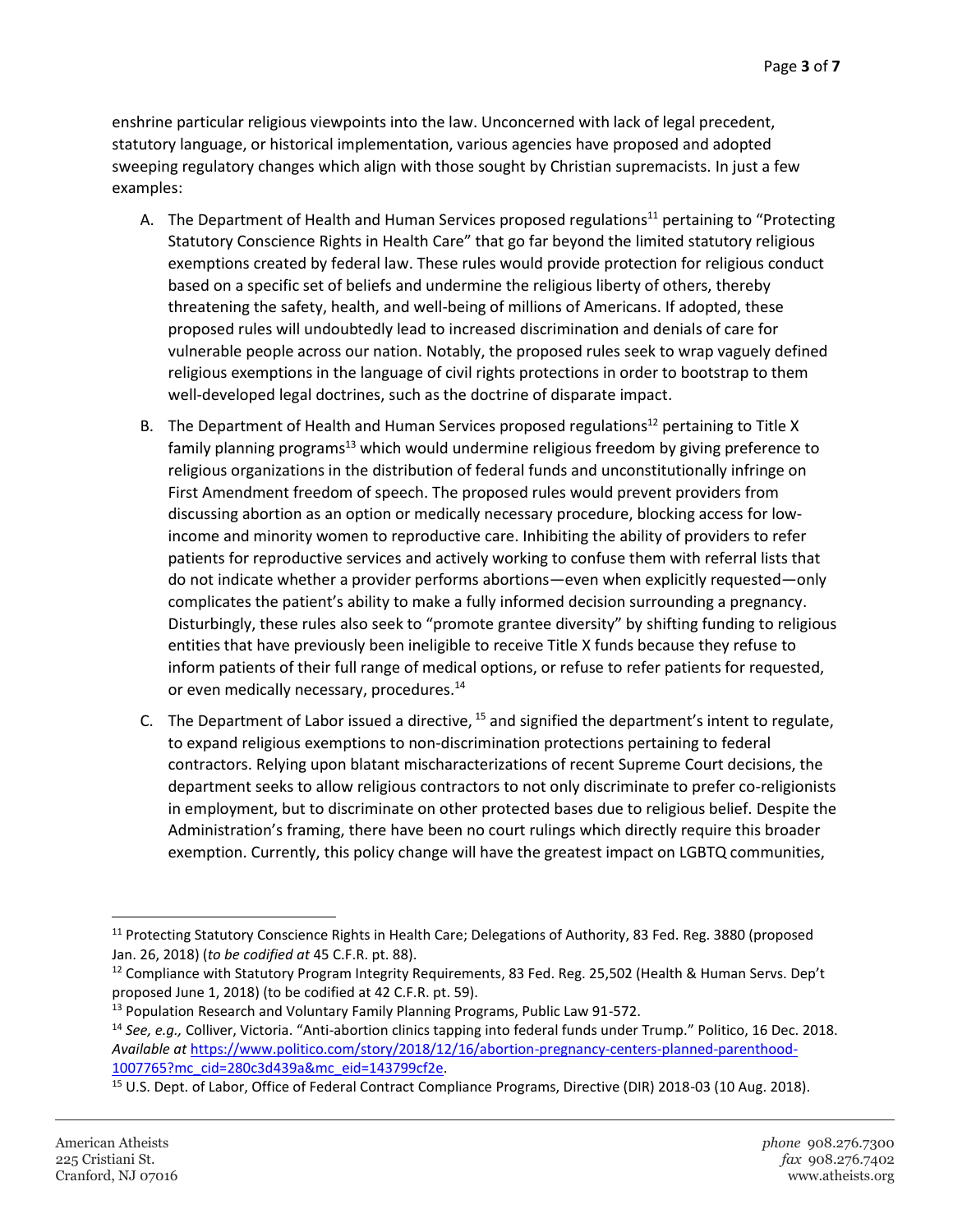but it also presages how the Trump Administration may move to interpret other federal civil rights laws, such as Title VII, which shares similar religious exception language.

At the same time, the Administration seems unconcerned about the effects such broad exemptions for religious organizations and religious beliefs would have on the health, welfare, or religious freedom of third parties. Instead, the Administration has gone out of its way to scrap basic accommodations for beneficiaries. For example, President Trump withdrew the following referral protections from the executive order establishing faith-based programs:

(h)(i) Referral to an Alternative Provider. If a beneficiary or prospective beneficiary of a social service program supported by Federal financial assistance objects to the religious character of an organization that provides services under the program, that organization shall, within a reasonable time after the date of the objection, refer the beneficiary to an alternative provider.

(ii) Agency Responsibilities. Each agency responsible for administering a social service program or supporting a social service program with Federal financial assistance shall establish policies and procedures designed to ensure that (1) appropriate and timely referrals are made to an alternative provider; (2) all referrals are made in a manner consistent with all applicable privacy laws and regulations; (3) the organization subject to subsection (h)(i) notifies the agency of any referral; (4) such organization has established a process for determining whether the beneficiary has contacted the alternative provider; and (5) each beneficiary of a social service program receives written notice of the protections set forth in this subsection prior to enrolling in or receiving services from such program.<sup>16</sup>

The Attorney General's 2017 memorandum makes clear that "the fact that an exemption would deprive a third party of a benefit does not categorically render an exemption unavailable," and it lays out a test that looks only at whether the government could have used another, less restrictive method to achieve its aims.<sup>17</sup> The Constitution, however, requires a much different analysis.

The Establishment Clause of the First Amendment and federal law require the government to consider the impact any accommodation or religious exemption for religious health care providers would have on third parties. Specifically, the Constitution bars the federal government from crafting "affirmative" accommodations within its programs if the accommodations would harm any program beneficiaries.<sup>18</sup> The Constitution commands that "an accommodation must be measured so that it does not override other significant interests;"<sup>19</sup> "impose unjustified burdens on other[s];"<sup>20</sup> or have a "detrimental effect on any third party."<sup>21</sup>

 $16$  Text removed from Exec. Order 13279 (Sec. 2(h)) by Exec. Order 13831 (May 3, 2018).

<sup>&</sup>lt;sup>17</sup> Federal Law Protections for Religious Liberty (2017).

<sup>18</sup> U.S. Const. amend. I; *Cutter v. Wilkinson*. 554 U.S. 709, 720, 722 (2005) (to comply with the Establishment Clause, courts "must take adequate account of the burdens a requested accommodation may impose on nonbeneficiaries" and must ensure that the accommodation is "measured so that it does not override other significant interests") (citing *Estate of Thornton v. Caldor*, 472 U.S. 703, 710 (1985)); *see also Burwell v. Hobby Lobby Stores, Inc.*, 134 S. Ct. 2751, 2781 n.37 (2014); *Holt v. Hobbs*, 135 S. Ct. 853, 867 (2015) (Ginsburg, J., concurring).

<sup>19</sup> *Cutter v. Wilkinson*, 544 U.S. at 722.

<sup>20</sup> *Id.* at 726.

<sup>21</sup> *Id*. at 720, 722; *See also Burwell v. Hobby Lobby Stores, Inc.*, 134 S. Ct. at 2781; *Estate of Thornton v. Caldor*, 472 U.S. at 710 ("unyielding weighting" of religious exercise "over all other interests…contravenes a fundamental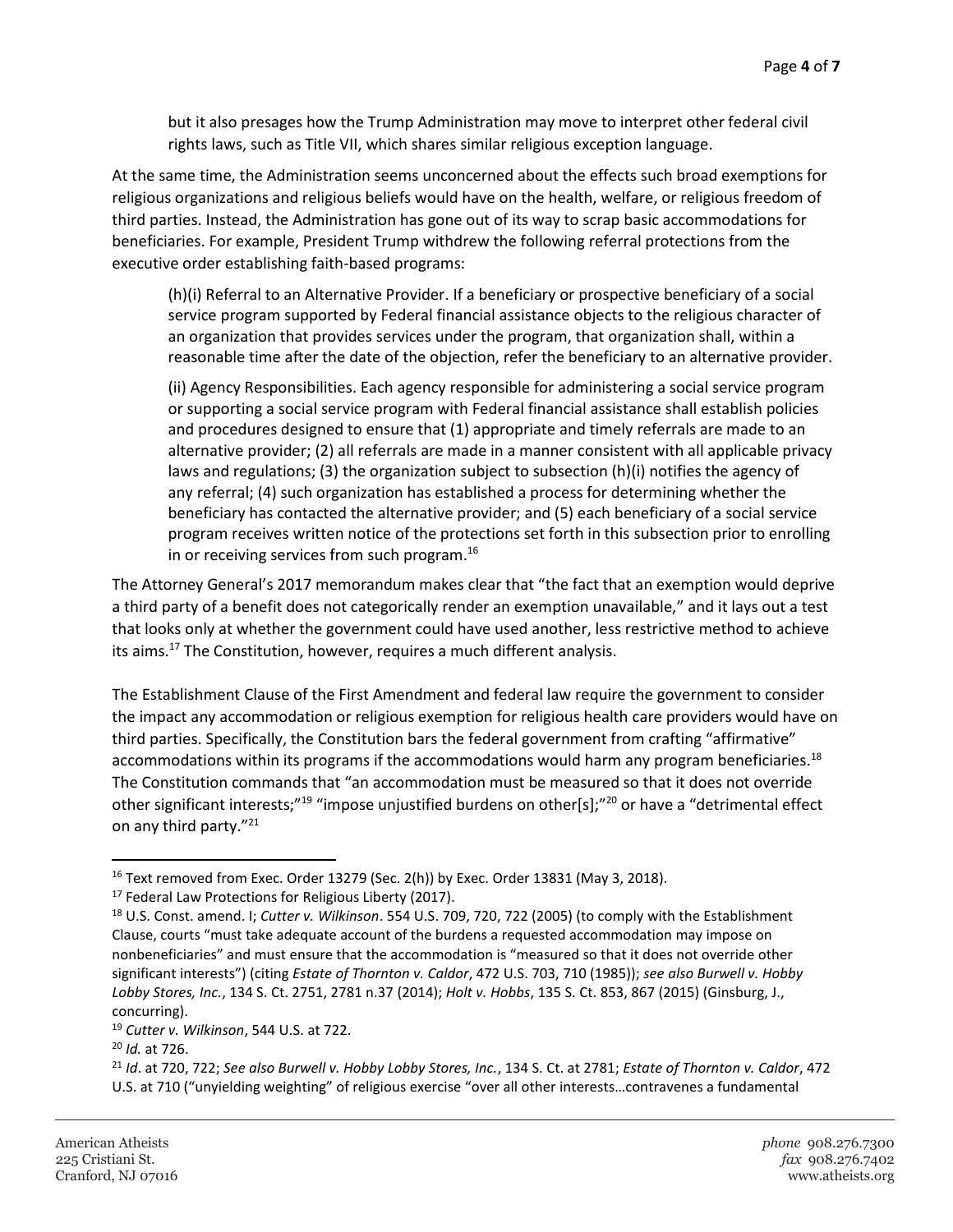As described above, many of the regulations and policies proposed or implemented by this Administration unjustifiably expand the limited religious exemptions created by Congress or required by the Constitution in ways which are grievously harmful to third parties. Allowing particular religious entities to act with governmental funding and support, while asserting rights and immunities which trample over the freedoms of others, is exactly the sort of harm which the Establishment Clause was intended to prevent.

## **3. The Administration eschews its enforcement obligations to pursue an agenda to undermine civil rights and favor particular religious viewpoints.**

Unfortunately, this Administration spends its time and resources to actively undermine, rather than to enforce, civil rights laws. At the expense of its duty to enforce existing civil rights laws, the Administration pursues an agenda opposed, or at best indifferent, to civil rights at the behest of those who would see a particular religious viewpoint enshrined into the law. For example, the Administration has:

- Failed to oppose, or even corroborated with, lower court rulings misapplying federal law to undermine civil rights protections.<sup>22</sup>
- Unilaterally withdrawn from ongoing court cases that seek to enforce civil rights laws which the Administration opposes politically.<sup>23</sup>
- Dismissed hundreds of civil rights cases without a legal basis for doing so, in the name of expediency.<sup>24</sup>
- Acted in an unprecedented manner to actively oppose the Equal Employment Opportunity Commission's stances on civil rights enforcement.<sup>25</sup>

principle" by having "a primary effect that impermissibly advances a particular religious practice."); *Texas Monthly, Inc. v. Bullock*, 480 U.S. 1, 18 n.8 (1989) (religious accommodations may not impose "substantial burdens on nonbeneficiaries").

<sup>22</sup> *See, e.g.,* Barnes, Robert. "In major Supreme Court case, Justice Dept. sides with baker who refused to make wedding cake for gay couple." The Washington Post, Washington, DC, 9 Sep. 2017. *Available at* [https://www.washingtonpost.com/politics/courts\\_law/in-major-supreme-court-case-justice-dept-sides-with](https://www.washingtonpost.com/politics/courts_law/in-major-supreme-court-case-justice-dept-sides-with-baker-who-refused-to-make-wedding-cake-for-gay-couple/2017/09/07/fb84f116-93f0-11e7-89fa-bb822a46da5b_story.html?utm_term=.66d6f5befc8a)[baker-who-refused-to-make-wedding-cake-for-gay-couple/2017/09/07/fb84f116-93f0-11e7-89fa-](https://www.washingtonpost.com/politics/courts_law/in-major-supreme-court-case-justice-dept-sides-with-baker-who-refused-to-make-wedding-cake-for-gay-couple/2017/09/07/fb84f116-93f0-11e7-89fa-bb822a46da5b_story.html?utm_term=.66d6f5befc8a)

[bb822a46da5b\\_story.html?utm\\_term=.66d6f5befc8a](https://www.washingtonpost.com/politics/courts_law/in-major-supreme-court-case-justice-dept-sides-with-baker-who-refused-to-make-wedding-cake-for-gay-couple/2017/09/07/fb84f116-93f0-11e7-89fa-bb822a46da5b_story.html?utm_term=.66d6f5befc8a); Pear, Robert. "Trump Plan Would Cut Back Health Care Protections for Transgender People." The New York Times, New York, NY, 21 Apr. 2018. *Available at* [https://www.nytimes.com/2018/04/21/us/politics/trump-transgender-health-care.html.](https://www.nytimes.com/2018/04/21/us/politics/trump-transgender-health-care.html)

<sup>23</sup> *See, e.g.,* Berman, Mark. "Justice Dept. drops federal lawsuit over North Carolina's 'bathroom bill.'" The Washington Post, Washington, DC, 14 Apr. 2017. *Available at* [https://www.washingtonpost.com/news/post](https://www.washingtonpost.com/news/post-nation/wp/2017/04/14/justice-dept-drops-federal-lawsuit-over-north-carolinas-bathroom-bill/?noredirect=on&utm_term=.666e3eb8b898)[nation/wp/2017/04/14/justice-dept-drops-federal-lawsuit-over-north-carolinas-bathroom](https://www.washingtonpost.com/news/post-nation/wp/2017/04/14/justice-dept-drops-federal-lawsuit-over-north-carolinas-bathroom-bill/?noredirect=on&utm_term=.666e3eb8b898)[bill/?noredirect=on&utm\\_term=.666e3eb8b898.](https://www.washingtonpost.com/news/post-nation/wp/2017/04/14/justice-dept-drops-federal-lawsuit-over-north-carolinas-bathroom-bill/?noredirect=on&utm_term=.666e3eb8b898)

<sup>&</sup>lt;sup>24</sup> See, e.g., "DeVos Education Dept. Begins Dismissing Civil Rights Cases in the Name of Efficiency." The New York Times, New York, NY, 20 Apr. 2018. *Available at* [https://www.nytimes.com/2018/04/20/us/politics/devos](https://www.nytimes.com/2018/04/20/us/politics/devos-education-department-civil-rights.html)[education-department-civil-rights.html.](https://www.nytimes.com/2018/04/20/us/politics/devos-education-department-civil-rights.html)

<sup>25</sup> *See, e.g.,* Kittaka, Mark. "Sexual Orientation: DOJ and EEOC Take Opposite Positions in Amicus Briefs Filed in Same Case." BT Currents, 8 Aug. 2017. *Available at* [http://www.btcurrentsemployment.com/sexual-orientation](http://www.btcurrentsemployment.com/sexual-orientation-doj-and-eeoc-take-opposite-positions-in-amicus-briefs-filed-in-same-case/)[doj-and-eeoc-take-opposite-positions-in-amicus-briefs-filed-in-same-case/.](http://www.btcurrentsemployment.com/sexual-orientation-doj-and-eeoc-take-opposite-positions-in-amicus-briefs-filed-in-same-case/)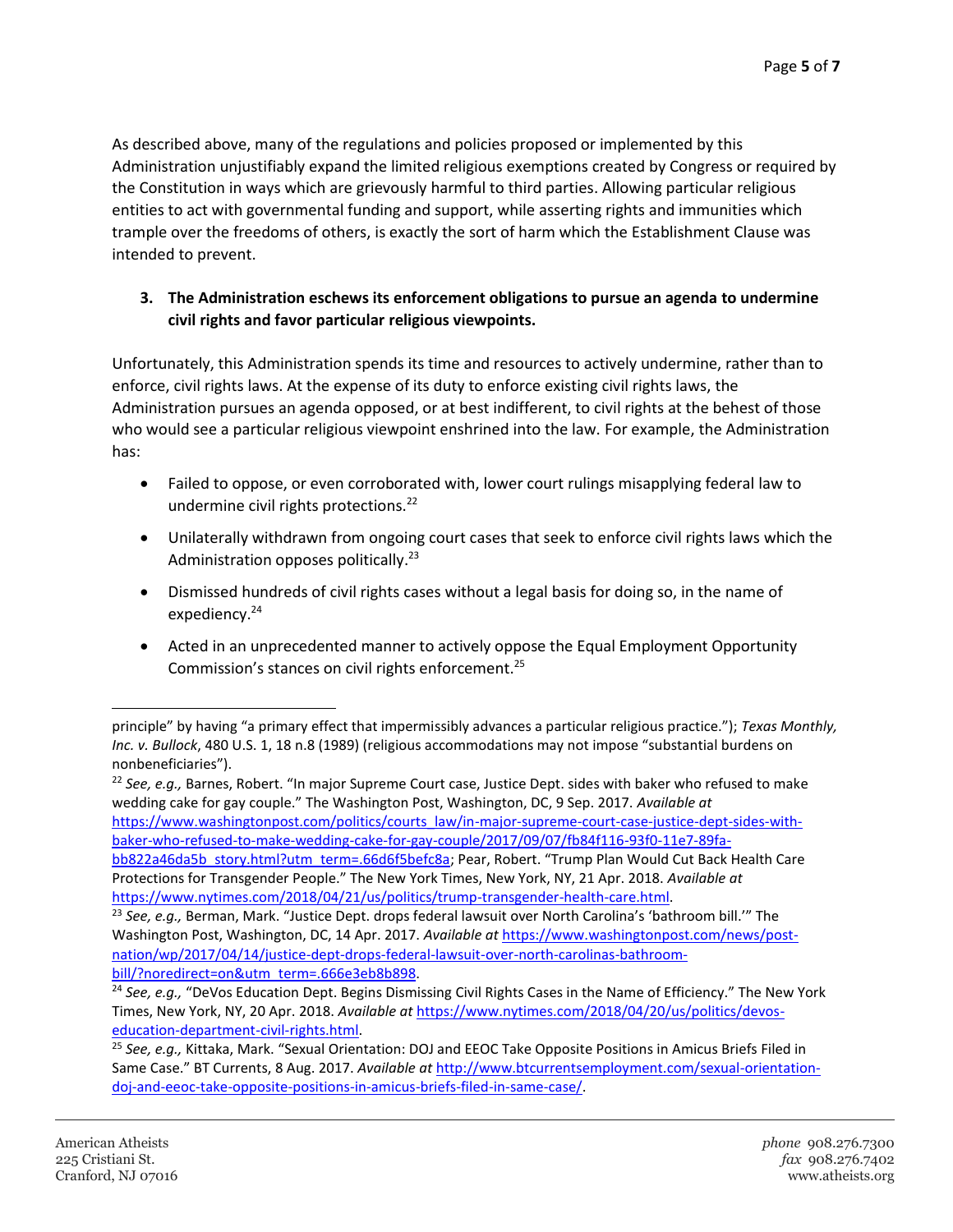- Removed information about existing civil rights protections from federal websites, particularly materials relating to disfavored minority populations and materials in diverse languages for non-English speakers.<sup>26</sup>
- Unilaterally withdrawn policy guidance for federal recipients regarding enforcement of civil rights laws. 27
- Created new federal offices entirely designed to allow individuals and institutions to evade civil rights laws through expansive religious exemptions, to the harm of beneficiaries.<sup>28</sup>
- Ceased investigation of systemic civil rights abuses, which are essential to reveal institutional bias against minority populations.<sup>29</sup>
- Appointed officials ideologically opposed to the civil rights laws they are charged with enforcing.<sup>30</sup>
- Engaged in a campaign of misallocation of funding to stop civil rights enforcement and reassignment or elimination of staff charged with civil rights enforcement. $31$

[https://www.washingtonpost.com/local/education/trump-administration-moves-to-rescind-obama-era-guidance](https://www.washingtonpost.com/local/education/trump-administration-moves-to-rescind-obama-era-guidance-on-race-in-admissions/2018/07/03/78210e9e-7ed8-11e8-bb6b-c1cb691f1402_story.html?utm_term=.2a4dd9fadc37)[on-race-in-admissions/2018/07/03/78210e9e-7ed8-11e8-bb6b](https://www.washingtonpost.com/local/education/trump-administration-moves-to-rescind-obama-era-guidance-on-race-in-admissions/2018/07/03/78210e9e-7ed8-11e8-bb6b-c1cb691f1402_story.html?utm_term=.2a4dd9fadc37)[c1cb691f1402\\_story.html?utm\\_term=.2a4dd9fadc37.](https://www.washingtonpost.com/local/education/trump-administration-moves-to-rescind-obama-era-guidance-on-race-in-admissions/2018/07/03/78210e9e-7ed8-11e8-bb6b-c1cb691f1402_story.html?utm_term=.2a4dd9fadc37)

<sup>26</sup> *See, e.g.,* "Trump administration still has no Spanish-language content on White House website." Associated Press, 11 Feb. 2018. *Available at* [https://pix11.com/2018/02/11/trump-administration-still-has-no-spanish](https://pix11.com/2018/02/11/trump-administration-still-has-no-spanish-language-content-on-white-house-website/)[language-content-on-white-house-website/;](https://pix11.com/2018/02/11/trump-administration-still-has-no-spanish-language-content-on-white-house-website/) Toosi, Nahal. "State Department report will trim language on women's rights, discrimination." Politico, 21 Feb. 2018. *Available at*

[https://www.politico.com/story/2018/02/21/department-women-rights-abortion-420361;](https://www.politico.com/story/2018/02/21/department-women-rights-abortion-420361) Firth, Shannon. "HHS Website Loses Wording on Sex Discrimination." Medpage Today, 23 Jul. 2018. *Available at* [https://www.medpagetoday.com/publichealthpolicy/healthpolicy/74178.](https://www.medpagetoday.com/publichealthpolicy/healthpolicy/74178)

<sup>27</sup> *See, e.g.,* Somashekhar S, Brown E, and Balingit M. "Trump administration rolls back protections for transgender students." The Washington Post, Washington, DC, 22 Feb. 2017, *Available at*

[https://www.washingtonpost.com/local/education/trump-administration-rolls-back-protections-for-transgender](https://www.washingtonpost.com/local/education/trump-administration-rolls-back-protections-for-transgender-students/2017/02/22/550a83b4-f913-11e6-bf01-d47f8cf9b643_story.html?utm_term=.6d9335fb9f37)[students/2017/02/22/550a83b4-f913-11e6-bf01-d47f8cf9b643\\_story.html?utm\\_term=.6d9335fb9f37;](https://www.washingtonpost.com/local/education/trump-administration-rolls-back-protections-for-transgender-students/2017/02/22/550a83b4-f913-11e6-bf01-d47f8cf9b643_story.html?utm_term=.6d9335fb9f37) Anderson, Nick and Balingit, Moriah. "Trump Administration moves to rescind Obama-era guidance on race in admissions." The Washington Post, Washington, DC, 3 Jul. 2018. *Available at*

<sup>&</sup>lt;sup>28</sup> See, e.g., Huetteman, Emmarie. "At New Health Office, 'Civil Rights' Means Doctor's Right to Say No to Patients." Kaiser Health News, 5 Mar. 2018. *Available at* [https://khn.org/news/at-new-health-office-civil-rights-means](https://khn.org/news/at-new-health-office-civil-rights-means-doctors-right-to-say-no-to-patients/)[doctors-right-to-say-no-to-patients/.](https://khn.org/news/at-new-health-office-civil-rights-means-doctors-right-to-say-no-to-patients/) 

<sup>29</sup> *See, e.g.,* Meckler, Laura. "How do you enforce civil rights? Under Betsy DeVos, a stark shift in approach." The Washington Post, Washington, DC, 30 Jul. 2018. *Available at*

[https://www.washingtonpost.com/local/education/how-do-you-enforce-civil-rights-under-betsy-devos-a-stark](https://www.washingtonpost.com/local/education/how-do-you-enforce-civil-rights-under-betsy-devos-a-stark-shift-in-approach/2018/07/30/0ebf6e3e-8eb2-11e8-bcd5-9d911c784c38_story.html?utm_term=.45cdb0d3894d)[shift-in-approach/2018/07/30/0ebf6e3e-8eb2-11e8-bcd5-9d911c784c38\\_story.html?utm\\_term=.45cdb0d3894d.](https://www.washingtonpost.com/local/education/how-do-you-enforce-civil-rights-under-betsy-devos-a-stark-shift-in-approach/2018/07/30/0ebf6e3e-8eb2-11e8-bcd5-9d911c784c38_story.html?utm_term=.45cdb0d3894d) 

<sup>30</sup> *See, e.g.,* Taylor, Jeff. "Jeff Sessions is installing 'religious freedom' czars in every U.S. Attorney's office." LGBTQ Nation, 7 Feb. 2018. *Available at* [https://www.lgbtqnation.com/2018/02/jeff-sessions-installing-religious-freedom](https://www.lgbtqnation.com/2018/02/jeff-sessions-installing-religious-freedom-czars-every-u-s-attorneys-office/)[czars-every-u-s-attorneys-office/;](https://www.lgbtqnation.com/2018/02/jeff-sessions-installing-religious-freedom-czars-every-u-s-attorneys-office/) Kodjak, Alison. "Civil Rights Chief at HHS Defends the Right to Refuse Care on Religious Grounds." NPR, 20 Mar. 2018. *Available at* [https://www.npr.org/sections/health-](https://www.npr.org/sections/health-shots/2018/03/20/591833000/civil-rights-chief-at-hhs-defends-the-right-to-refuse-care-on-religious-grounds)

[shots/2018/03/20/591833000/civil-rights-chief-at-hhs-defends-the-right-to-refuse-care-on-religious-grounds.](https://www.npr.org/sections/health-shots/2018/03/20/591833000/civil-rights-chief-at-hhs-defends-the-right-to-refuse-care-on-religious-grounds)

<sup>31</sup> *See, e.g.,* Eilperin J, Brown E, and Fears D. "Trump administration plans to minimize civil rights efforts in agencies." The Washington Post, Washington, DC, 29 May 2017. *Available at*

[https://www.washingtonpost.com/politics/trump-administration-plans-to-minimize-civil-rights-efforts-in](https://www.washingtonpost.com/politics/trump-administration-plans-to-minimize-civil-rights-efforts-in-agencies/2017/05/29/922fc1b2-39a7-11e7-a058-ddbb23c75d82_story.html?utm_term=.0ae2ae97bc13)[agencies/2017/05/29/922fc1b2-39a7-11e7-a058-ddbb23c75d82\\_story.html?utm\\_term=.0ae2ae97bc13;](https://www.washingtonpost.com/politics/trump-administration-plans-to-minimize-civil-rights-efforts-in-agencies/2017/05/29/922fc1b2-39a7-11e7-a058-ddbb23c75d82_story.html?utm_term=.0ae2ae97bc13)